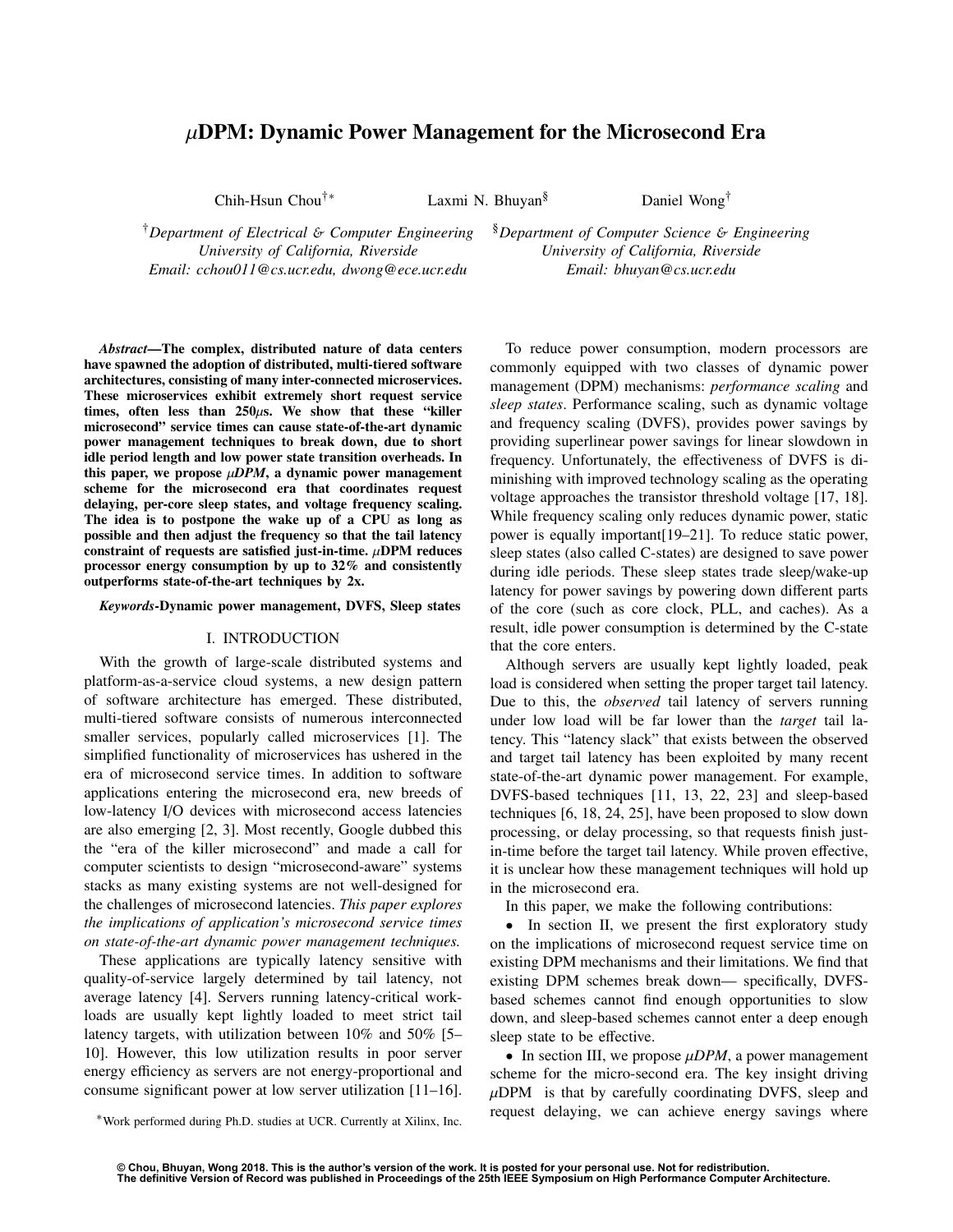all others fail. In addition, we additionally introduce a *criticality-aware scheduler* to coordinate scheduling across multi-core in order to keep cores in its current power state to minimize state transition overheads.

• In section IV, we evaluate  $\mu$ DPM under a variety of latency-critical workloads. We show that  $\mu$ DPM reduces CPU energy consumption by up to 32%, and consistently outperforms state-of-the-art techniques, even with microsecond-level request service time constraints.

## II. IMPLICATIONS OF MICROSECOND REQUEST SERVICE TIME ON DPM

Effect on Request Service Times: To identify the effect of microservice applications on request service time, we first explore 4 workloads representing common latency-sensitive microservices. We run these real workloads on a server with Intel Xeon E5 2697-V2 12-core processor to obtain the service time distribution. Workload details are discussed in Section IV. Figure 1 shows the result of our study.

*Observation 1: The majority of request service times are less than*  $\sim$ 250 $\mu$ *s, even with millisecond tail latencies*<sup>1</sup> We define the tail latency similar to  $[11]$  as the 95<sup>th</sup> percentile latency when the application is running at a synthetic medium load without applying any power management. The target tail latency of these workloads is  $150\mu s$  for Memcached,  $800\mu s$  for SPECjbb,  $1100\mu s$  for Masstree, and  $2100\mu s$  for Xapian. Despite the length of the target tail latency, the actual typical request service time is significantly shorter and often an order-of-magnitude shorter.

Figure 1a shows the observed request service time distribution. In our experiments, we observe that 95% of request service time complete within  $33\mu s$  for Memcached,  $78\mu s$ for SPECjbb,  $250\mu s$  for Masstree, and  $1200\mu s$  for Xapian. Despite Xapian's long service time tail, a significant 45% of Xapian's request still completes under  $250\mu s$ . These short service time requests dominate, and lead to high short-term load variability making DPM especially challenging [11].

1Carefully note we make a distinction between *service time* and *latency*. Latency includes queueing time and service time.

Effect on Dynamic Power Management: We explore various state-of-the-art dynamic power management schemes, such as a DVFS-only technique (Rubik[11]), a coordinated DVFS and Sleep technique (SleepScale[22]), and a Deep Sleep-only technique (DynSleep[24]). All of these prior techniques exploit existing latency slack and are quality-of-service aware to meet tail latency constraints.

Power savings can be achieved by slowing down request processing through DVFS [11, 13, 22, 23, 26] or delaying request processing through Sleep [18, 24]. Due to it's better responsiveness in handling short-term variation, we will evaluate Rubik as representative of other DVFS techniques, such as Pegasus [13], Adrenaline [27], and TimeTrader [23].

While other Deep Sleep-only techniques exist, such as PowerNap [6] and DreamWeaver [18], we observe limited power savings due to the requirement for full-system idleness where the entire processor socket is idle. CARB [25] also leverages sleep states in latency-critical applications by selecting the optimal number of cores to keep on, placing inactive cores into deep sleep. However, an active cores still consume significant idle power due to shallow sleep state selection. Therefore, we evaluate DynSleep [28] as the target Deep Sleep-only mechanism. Unlike PowerNap and DreamWeaver, DynSleep leverage fine-grain per-core sleep states. In addition, these Deep Sleep techniques also utilize request delaying, and is therefore representative of request delaying-only techniques [29].

Due to lack of support for measuring fine-grain power statistics (transition overheads, etc.) in real systems, and lack of hardware control to faithfully implement these DPM techniques in real-hardware (i.e., no per-core DVFS), we perform the remainder of this motivational study through our in-house simulator based on BigHouse stochastic queuing simulation, a validated methodology for simulating the power-performance behavior of data center workloads [30]. Based on our prototype evaluation, we expect the following observed trends are similar in real servers. Section IV provides more details about our evaluation methodology.

*C-states overview:* Table I shows the empirically measured idle state power and transition overhead from our



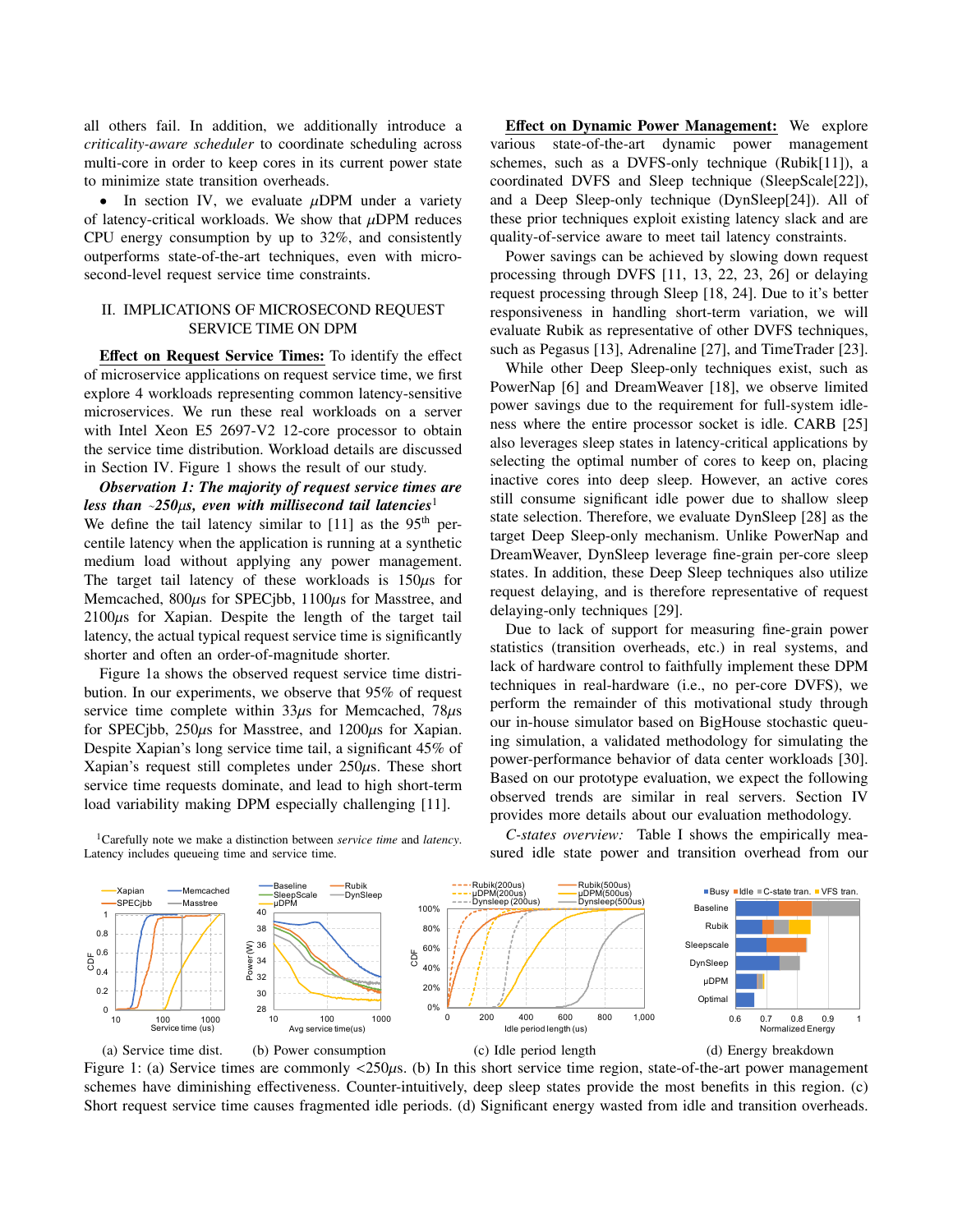Table I: Measured CPU core C-states.

| State          | State tran, time | Residency time | Power per core |
|----------------|------------------|----------------|----------------|
| CO.            | N/A              | N/A            | $\sim$ 4W      |
| C              | lμs              | $\mu s$        | 1.43W          |
| C <sub>3</sub> | $59\mu s$        | $156\mu s$     | 0.43W          |
| С6             | $89\mu s$        | $300\mu s$     | $\sim$ 0W      |

evaluation server, along with the target residency time. CPU cores consume significantly lower power in deeper Cstates, along with increasing transition overheads since it takes more time to disable/enable the corresponding on-chip components. During state transitions, the core consumes full power. Thus, the CPU core should only enter a particular C-state only if the idle duration is greater than a threshold, called the target residency time [31], in order to achieve net energy savings. Therefore, C1 is optimal with idle period length of 1-156  $\mu$ s, C3 with period length 156-300  $\mu$ s, and C6 with period length  $300 \mu s$ . The Linux *menu* idle governor estimates the idle period length and selects the best state for that idle period, while the *ladder* governor enters the shallowest state and move to a deeper state if the processor remains in a long enough sleep state. If idle periods are short, as is common with short request service times, then governors will consistently select shallow sleep states.

In the Baseline scheme, the processor operates at maximum frequency and uses the Linux menu governor [32] to select C-states. We similarly use the Linux menu governor to manage sleep states for Rubik (VFS-only), with frequency states updated at every incoming request. SleepScale (VFS+Sleep) selects the optimal C-state and optimal frequency based on historical profiling of idle lengths. Rather than predicting idle period length at every idle event, and frequency at every request arrival, SleepScale sets this at a coarse-grain epoch level (every 60 seconds) to reduce transition overheads, but at the cost of fine-grain opportunities. DynSleep (Deep Sleep) directly enters C6 and runs at maximum frequency when active.

## *Observation 2: Dynamic power management breaks down at microsecond request service times*

Figure 1b shows the average power consumption of various state-of-the-art dynamic power management techniques across different request service times. For this experiment, we simulated an exponential service distribution with varying average service time, shown on the x-axis, at a medium (40%) load. We observed similar trends across other loads. Based on our empirical experiments, we observed a typical target tail latency to service time ratio of 5x, and therefore set the target tail latency at 5x the average service time.

In general, as the request service time decreases, power increases due to fewer opportunities for low power states. In the  $250-1000\mu s$  range, we observe that dynamic power management schemes that utilize DVFS provide the lowest power due to having ample opportunity to slow down request processing to save power. However, once the average service request times drop below  $250\mu s$ , both DVFS-based and Sleep-based techniques begin to break down. This is because DVFS techniques cannot handle the short-term variability of short request service times and cannot find enough opportunities to slow down request processing. Meanwhile, Sleep techniques cannot enter a deep enough sleep state due to short idle cycles. *Surprisingly, techniques utilizing Sleep begin to outperform techniques utilizing DVFS!* This can be explained by the trend in idle period lengths.

*Observation 3: Short service times fragment idle periods* It is well known that *utilization* has a significant impact on sleep opportunities [6, 18]. We additionally find that *request service time* also have a significant impact on sleep opportunities. Specifically, short request service time can fragment idle periods into short idle periods that sleep states cannot take advantage of. Figure 1c shows the idle period length (in  $\mu$ s) under 200 $\mu$ s service time (dotted line) and  $500\mu s$  service time (solid line). Similarly, we conservatively set the target tail latency to 5x the service time.

Clearly, as service time decreases, idle period lengths similarly decreases eventually leading to the ineffectiveness of low power states. For example, the baseline curve in Figure 1b can no longer save any power at  $\sim 80 \mu s$  service time due to the inability to enter a deep sleep state. The pervasiveness of shallow sleep states has already been observed in Google's production data center [13, 14].

In Figure 1c, we also observe that DPM schemes can have a great effect on idle period length. Specifically, Sleepbased techniques are able to significantly extend idle period lengths, even under very short service times, by consolidating idle periods through delayed request processing. This can be seen with the lack of short idle periods  $\langle \langle 200 \mu s \rangle$ which is dominant in Rubik. In addition, the idle periods for DynSleep with  $200\mu s$  service time is at least double that of Rubik at  $500\mu s$  service time, enabling ample opportunities for sleep states in latency-critical scenarios. *Therefore, the key to sustaining power savings under short service time is by coalescing idle periods into longer idle periods that are better utilized by sleep states.*

*Observation 4: State-of-the-art dynamic power management suffers from significant transition and/or idle power* Existing state-of-the-art power management technique has focused primarily on exploiting latency slack to save power.In our experiments, we found that the energy overheads of idleness and state transition can accumulate and account for a non-trivial fraction of energy consumption. Figure 1d shows the energy consumption breakdown of state-of-the-art power management techniques. For this experiment, we ran a synthetic workload with average service time 80  $\mu$ s, at the point where Baseline no longer saves power. In this figure, total energy consumption is broken down into 4 parts: (1) energy to process requests (*busy*), (2) energy consumed when a core is idle—can also be in a shallow C-state—and waiting for requests(*idle*), (3) the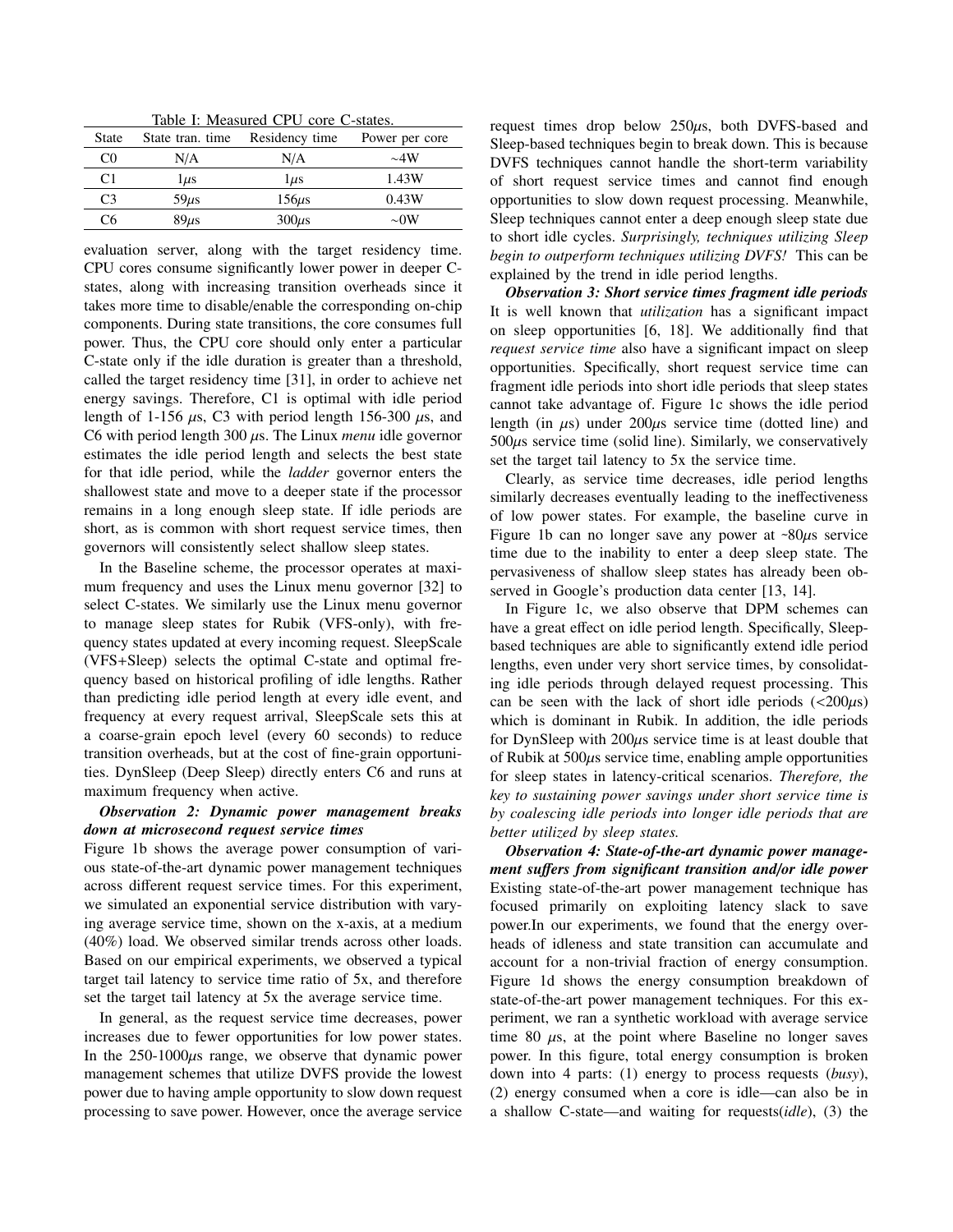

(a) Existing DPM limitations include inefficient sleep state management, limited range of frequency states, and significant low-power state transition overhead.



(b)  $\mu$ DPM: Careful coordination of aggressive deep sleep (eliminates idle power), request delaying (meets residency time), and DVFS (just-in-time target tail latency) can achieve energy savings in microsecond workloads.



(c) Under extremely short tail latency targets and service times,  $\mu$ DPM will sacrifice energy savings to meet quality-of-service.

Figure 2: Existing DPM limitations and  $\mu$ DPM overview. Request arrival indicated with  $\nabla$ . Target tail latency indicated with  $\blacklozenge$ . (a) and (b) labeled with SPECjbb timing. (c) labeled with Memcached timing. Even with microsecond service times, deep sleep can be utilized when properly coordinated with request delaying and DVFS.

energy spent on C-state transitions (*C-state tran.*) and (4) the energy spent on DVFS transitions (*DVFS tran.*). The energy consumption is normalized to the total energy consumption of Baseline. For comparison, we also include an "Optimal" scenario which runs at the lowest frequency that satisfies tail latency and assumes no idle power or C-state/DVFS transition overheads.

*Sleep overheads:* Baseline, Rubik and SleepScale all have significant idle energy due to sub-optimal sleep state selection, which reflects our previous observations. This is illustrated in Figure 2(a). When all requests are finished, the Menu governor predicts a C-state to enter (in the figure, C3). Since a shallow sleep state was selected, idle power is still consumed. The processor's power control unit (PCU) can then independently decide to perform a C-state promotion (C3 to C6) if it decides to sleep more aggressively [14]. This behavior can also occur through OS control with the Ladder idle governor. The processor then wakes up when a request arrives. If the processor wakeup occurs before the C-state's target residency time, then overall, that sleep period would have resulted in an increase in energy, rather than a decrease in energy consumption. Dreamweaver partially addressed this issue by batching requests, using a timeout mechanism, to line up system-level idleness and increase sleep period lengths. However, timeouts are not determined per-request and do not fully exploit the latency slack available.

Idle energy accounts for 5% of total energy consumption in Rubik and 15% in SleepScale. SleepScale tends to conservatively predict a shallow C-state every epoch due to coarse-grain updates every 60 seconds. However, this also limits transition overheads to only 5% of total energy consumption. DynSleep is able to directly enter C6 state and delays request processing as long as tail latency constraints are met. Due to this, idle energy consumption is virtually non-existent. However, DynSleep suffers from significant Cstate transition overhead as some sleep events may not meet the target residency time (18% of total energy consumption).

*Frequency scaling overheads:* Due to Rubik's aggressive DVFS reconfiguration at every request arrival, DVFS transition overhead accounts for 10% of total energy consumption. In this paper, we conservatively assume the presence of fast integrated on-chip voltage regulators and use a  $10\mu s$  DVFS transition time. Many prior works have empirically observed DVFS transition times between  $6-70\mu s$  [33-37], with our ACPI and cpupower tools reporting  $10\mu s$  transitions. Even though fast on-chip voltage regulators may switch in  $0.5\mu s$ , the internal microcontroller of the Power Control Unit [33] spends significant time managing these voltage regulators, resulting in longer transition latency. Because of this noninsignificant transition latency, care must be taken while designing power management scheme with DVFS.

In addition to DVFS transition overheads, DVFS also have limited effectiveness during low utilization periods. As illustrated in Figure 2(a), the processor would be the most energy efficient if the frequency can be scaled so that R1 can run slowly and finish just-in-time to meet the target tail latency. If the frequency cannot scale this low, then significant power savings opportunity can be lost.

This is also demonstrated in Figure 1b. At service times above  $250\mu s$ , Rubik outperforms DynSleep due to the benefits of DVFS in slowing down requests. However, with shorter request service time, DVFS cannot *extend* request processing time, but Deep Sleep can *delay* request processing time, in order to exploit latency slack for power savings.

Summary: From Observations 3 and 4, the key obstacles to DPM under microsecond request service times are (1) inefficient sleep state management, and (2) DVFS' transition overhead and limited ability in closing the latency gap at low utilization. To solve these issues, this paper presents  $\mu$ DPM, which aggressively deep sleeps to minimize idle periods, delay wakeup to met C-state target residency time, and coordinate frequency scaling to complete the request just-in-time to meet the target tail latency constraint.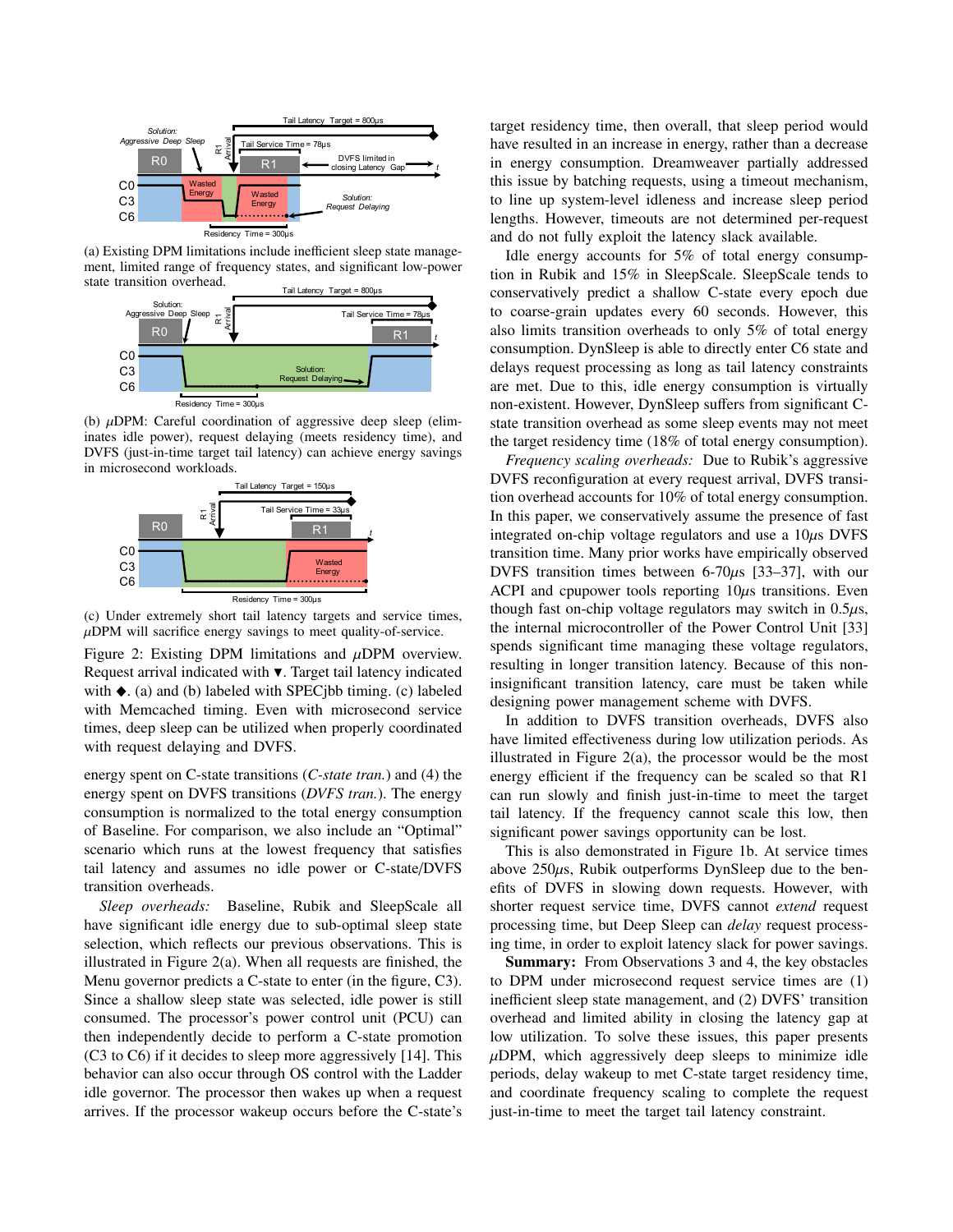#### Can latency-critical workloads utilize deep sleep states?

It has been widely assumed that sleep states are not applicable under strict tail latency constraints [13]. Surprisingly, we found that deep sleep modes can be beneficial as long as it is tail latency aware.

As shown before, short service times in latency-critical workloads cause shorter idle period lengths, which often times hampers sleep states and lead to performance penalties. However, *the order-of-magnitude difference between the service time and the target tail latency provides significant opportunity for dynamic power management.*

Figure 2(b) illustrates this key insight, utilizing latency and service time measurements from SPECjbb with tail service time of  $78\mu s$  and tail latency target of  $800\mu s$ . A request can arrive at any time when the core is in C6 and can be safely delayed and processed without missing the deadline (even in the worst-case scenario of R1 arriving just as the core transitions to  $C6$ ). As long as the difference between the target tail latency and the tail service time is somewhat greater than the C6 residency time, deep sleep states can be effectively utilized. Compared to Figure 2(a),  $\mu$ DPM also enables the processor to stay in deep sleep longer and to make full use of the latency gap while coordinating with DVFS.

Figure 2(c) illustrates a scenario with even tighter latency constraints  $(150\mu s)$ , and extremely short request service time  $(33\mu s)$ . In this scenario, the tail latency target is shorter than the C6 residency time. Therefore, many requests that enter during C6 will likely result in QoS violation (except for the requests entering towards the end of the residency time). In this scenario, QoS gets the priority and we will wake the core up earlier with the goal of processing the request justin-time. Note that compared to Figure 2(a), the amount of wasted energy is less. *Note that naturally existing idle periods do exist, and* µ*DPM can opportunistically consolidate these idle periods with latency slack from request delaying to meet residency time or minimize sleep overheads.* No other DPM technique is able to achieve this.

### III.  $\mu$ DPM

In this section, we detail  $\mu$ DPM, a dynamic power management scheme for the microsecond era. We demonstrate that through *careful coordination of DVFS, sleep, and request delaying, we can overcome the challenges of microsecond-era applications.* In addition, to minimize state transition overheads, we introduce a *criticality-aware scheduler* to coordinate scheduling across multi-core in order to keep cores in its current power state.

#### *A. Overview*

The key insight driving  $\mu$ DPM is that by carefully coordinating DVFS, sleep, and request delaying we can delay and slow down request processing to finish just-in-time to meet the target tail latency, even under the constraints of microsecond request service time.





Figure 3:  $\mu$ DPM run-time illustrative example. (a) Aggressively deep sleep when idle, and delay wakeup until the request can finish just-in-time at lowest frequency setting. (b) Arriving R1 is a critical request and will miss latency target. (c) Increase frequency on wakeup to meet R1 latency target. Due to the higher frequency, we can sleep longer as R1 will complete faster. (d) A normative case with noncritical request arrival. Request arrival indicator  $\blacktriangledown$ . Target tail latency indicator  $\blacklozenge$ .

We illustrate  $\mu$ DPM in Figure 3. In Figure 3(a), the moment a core is idle (e.g., when all prior requests complete),  $\mu$ DPM immediately goes into the deepest sleep state (C6) in order to save idle power.  $\mu$ DPM needs to maintain (1) when to wake up, and (2) what frequency to run upon wake up. We refer to these two parameters as a *configuration*. Upon entering sleep, the configuration is reset with a null wakeup time (representing stay asleep indefinitely), and with the lowest frequency setting.

When R0 arrives, the tail service time of R0 is predicted while running at the current frequency configuration, and a wake-up time is set such that R0 finishes just-in-time. Instead of waking up the core at the latest moment and processing at full speed to meet tail latency targets, we wake up the core earlier and process the request at a slower frequency to achieve a better trade-off between latency and power savings. This is in contrast to Baseline, Rubik, and SleepScale which wakes up upon request arrival; DynSleep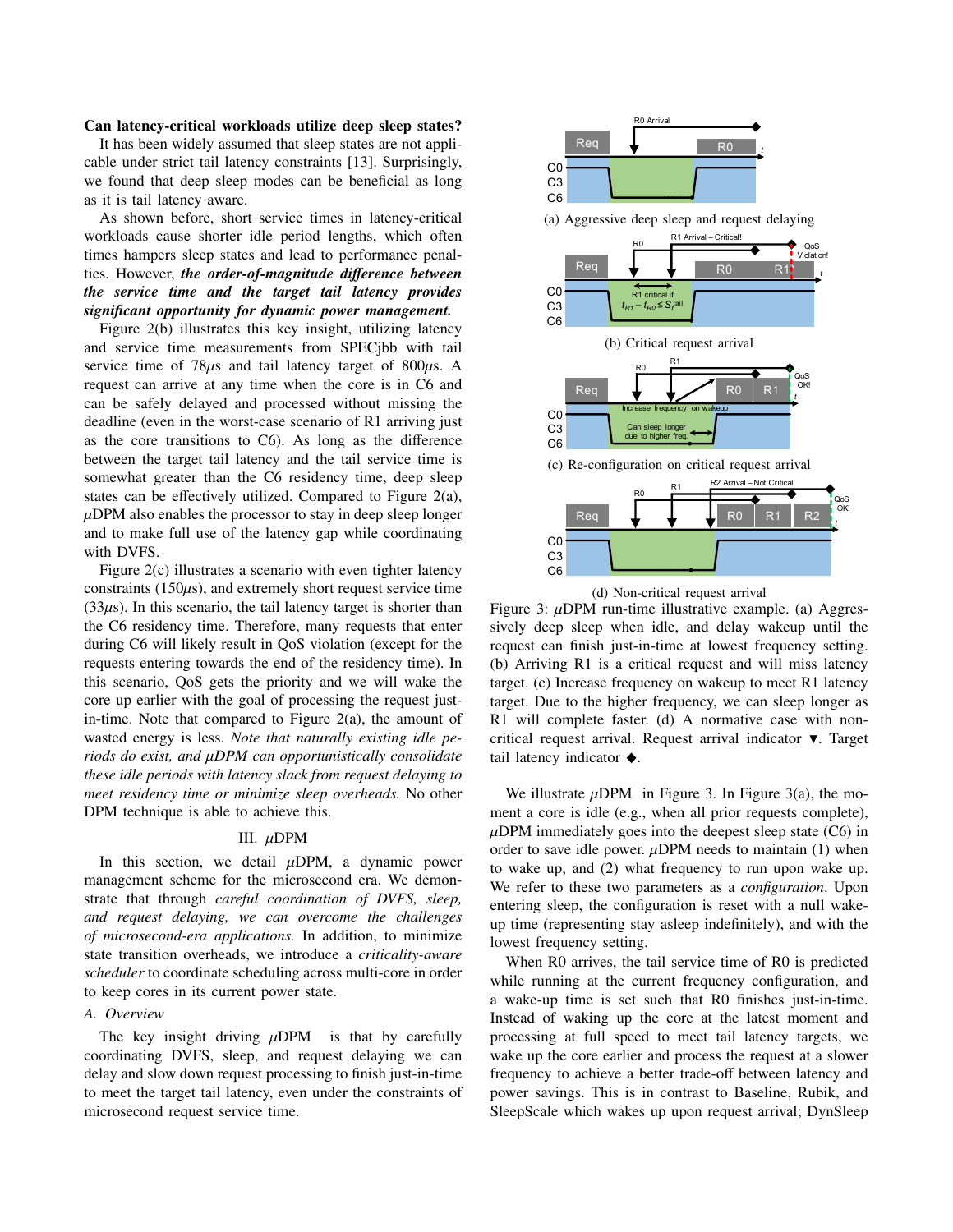which runs at highest frequency; and DreamWeaver which uses static timeout-based request delaying.

Figure 3(b) illustrates a scenario where a second request, R1, arrives during an idle period and is determined to violate QoS constraints given the current wake-up time and frequency configuration. We define requests that will violate QoS constraints as a *critical request*. Since we know that the previous request satisfies QoS constraints, we can simply detect a critical request by comparing if the inter-arrival time between these two most recent requests is less than the predicted tail service time of the incoming request.

Whenever a critical request arrives, we reconfigure the wake-up time and frequency configuration. We first increase the frequency until R1 meets QoS. Unlike Rubik, we only increase frequency, and not decrease, to limit DVFS transition overhead. Since frequency increased, R1 will complete faster enabling  $\mu$ DPM to sleep longer, increasing the idle period length and still satisfy QoS.

Figure 3(c) shows a normative case where another arriving request, R2, is not critical. In this scenario, R2 is satisfied with the given wake-up time and frequency, and will therefore simply queue. Also, if a critical request arrives during an active period, this simply triggers a frequency increase as the wake-up time is void.

 $\mu$ DPM needs to determine: (1) When to wake up after sleeping? and (2) What frequency to run at? The key is to estimate the incoming request's service time. This is especially challenging in data centers due to short request service time, which causes significant short-term variability that often dominates tail latency [11, 38]. To account for this,  $\mu$ DPM utilizes a statistical-based performance model [11] and criticality-aware scheduling to recalculate wake-up time and frequency at every critical request arrival. In addition,  $\mu$ DPM will also consider transition overheads while determining the optimal wake-up time and runtime frequency.

## *B. Performance Modeling*

Estimating Request Tail Service Time: To estimate the tail service time of processing and queued requests, we utilize a statistical performance model based on [11]. This model has been previously shown to be able to highly accurate and can account for the high-variability in latencycritical applications, as well as in capturing uncertainties from co-location and memory interference through online periodic resampling (ever 100ms) of service cycles distribution. With the addition of precomputed target tail tables, this model can also compute the required frequency constraints for each incoming request.

At a high-level, this model breaks down request processing into two probability distributions: *cycles* spent in compute,  $P[C = c]$ , and *time* spent memory-bound,  $P[M = c]$ *t*]. These probability distributions can be sampled online through performance counters, for  $P[C = c]$ , and through *CPI stacks*[11, 39, 40] for  $P[M = t]$ . Because of the nondeterministic request demands, the service time of a request is often considered as a random variable. Previous work similarly assumes that the service time for each request is drawn independently from a single distribution [5, 11]. While it has been shown previously that different request types can also have different distributions [27], we choose to utilize a single distribution for simplicity, trading off a small amount of power savings opportunity.

When multiple requests are in the queue, it is not sufficient to just estimate request tail service time. *We require estimating the completion time of the requests upon wake up.* Therefore, the estimated completion *cycle* of a request R*i* is a random variable  $S_i$ , with probability distribution  $P[S_i = c]$ . The completion cycle distributions all draw from a single distribution  $P[S = c]$ , where *S* gives how many cycles it takes to process one request. *S* is essentially a combination of the compute cycle distribution, *C*, and memory time distribution,  $M$ ;  $S = C + Mf$ . To obtain the tail service request time, we draw the 95th percentile of the distributions.

The cycle at which R*i* completes,  $P[S_i = c]$ , can then be computed as the *n*-fold convolution  $(*)$  of *S*, where *n* is the number of queued request and processing request. Unlike [11], we simplify our model by not conditioning the currently processing request on elapsed cycles completed. For example, in Figure 3(d), the estimated completion cycle of R2 (the random variable  $S_2$ ) is the sum of the random variables  $S_0$ ,  $S_1$ , and  $S$ , and is estimated as the following convolution:  $P[S_2 = c] = P[S_0 = c] * P[S_1 = c] * P[S = c]$ . Completion cycle can be simply converted to completion time by dividing the core's frequency.

Estimating Request Tail Latency: In order to determine whether a request is critical or not, we first need to estimate that latency of a given request. The estimated tail latency of the request,  $L_i$ , is given as follows:

$$
L_i = W + T_{\text{wake}} + T_{\text{dvfs}} + \frac{S_i}{f}
$$
 (1)

, where *W* is the time until the core is scheduled to wake up,  $T_{\text{wake}}$  is wake up transition time,  $T_{\text{dvfs}}$  is the DVFS transition time, and  $S_i$  is the estimated tail completion cycle to service request R*i* as discussed prior, and *f* is the operating frequency. Based on this latency model, we can relate target tail latency, core frequency, and wake up time to determine  $\mu$ DPMconfigurations.

Determining Critical Requests After estimating the latency of arriving requests, we need to check whether or not the arriving request is critical to determine whether a configuration update is needed. By observing Figure 3 and equation (1), a request is critical if

$$
t_{R_i} - t_{R_{i-1}} \le \frac{S^{tail}}{f}
$$
 (2)

, where  $t_R$  is the arrival time of a request R, and *S* is the completion cycle distribution for a single request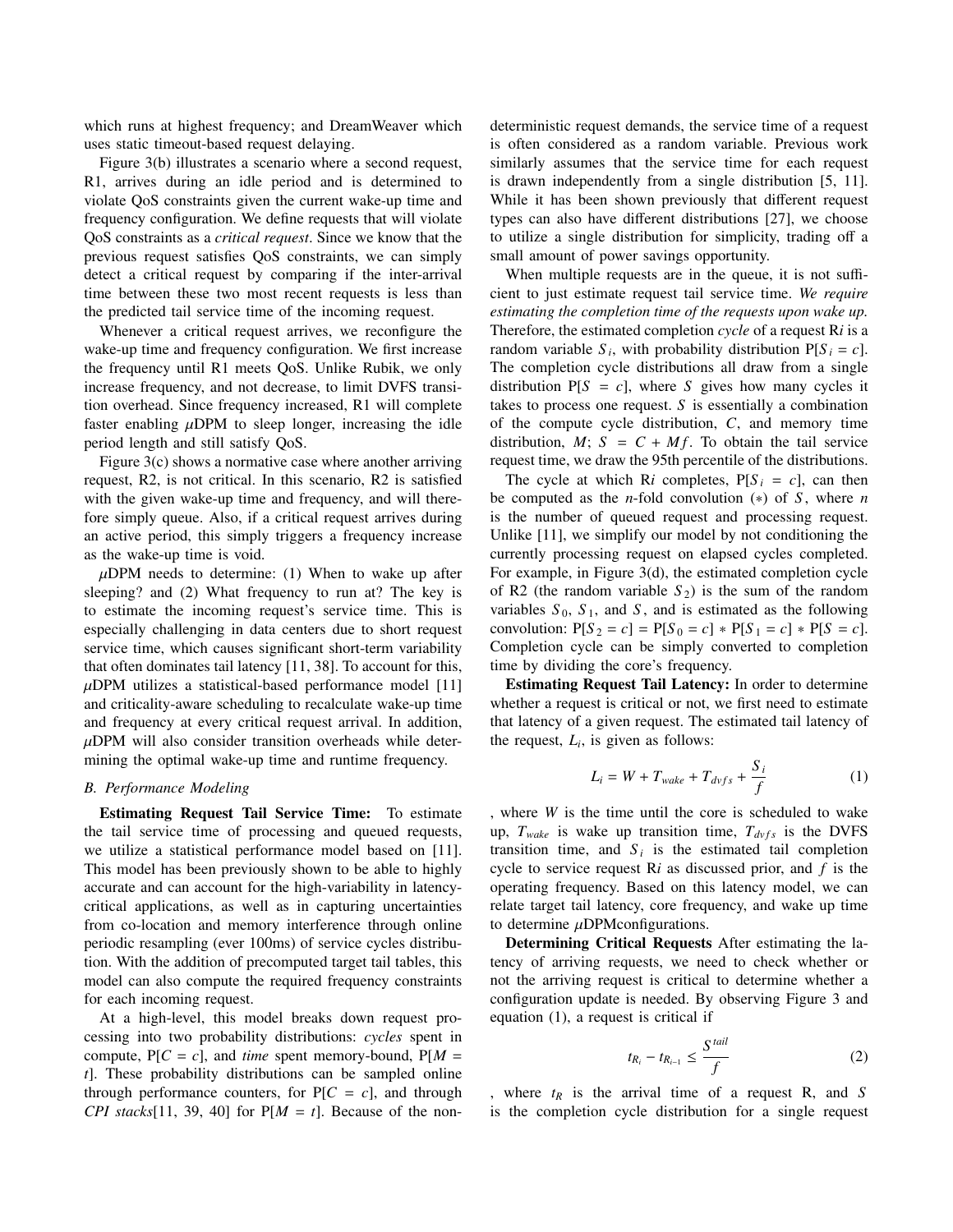(service only, no queueing). This is because the arrival time between the current and previous request is too short for processing one request. Intuitively, for a given wake-up/VFS configuration, when the processor wakes up, it can process a request every  $\frac{S_i}{f}$  seconds and meet the target tail latency just in time. If requests arrive too close together, since the previous request is scheduled to finish just in time to meet the target tail latency, the current request will experience longer latency than the previous one, exceeding the tail latency target (as illustrated in Figure 3(b)). We will now leverage this insight to simplify the calculation for new wake-up time and frequency configurations.

Determining New Wake-Up Time and Frequency Configuration. A critical request occurs when the incoming request cannot meet QoS requirements. Therefore, we take a 2-step approach. First, we need to determine the new frequency. Conceptually, this can be illustrated in Figure 3(b) as, What is the frequency requires to squeeze R1 to fit between R0 and the red line? This can be achieved as

$$
T_{R_iTargetCompletion} - T_{R_{i-1}Completion} = \frac{S^{\,tail}}{f'} \tag{3}
$$

, where  $T_{R_iTargetCompletion}$  is the target tail latency completion time of R*i*, and  $T_{R_{i-1}Completion}$  is the completion time of R*i-1*, *S* is the completion cycle distribution for a single request, and  $f'$  is the new frequency. Since all of these variables are available by the time a request is determined to be critical, the new frequency can be computed directly. To minimize DVFS transition overheads, we limit frequency changes to only increase, and not decrease. The frequency would then reset to a lower level upon the next idle period.

Next, we determine the wake-up time. If a critical request arrives during an active period, then this step is not necessary. As illustrated in Figure 3(b), this can be achieved by essentially shifting all requests to the right, or as late as possible, while still satisfying latency constraints. This requires re-estimation of completion cycles for all queued requests. [11] observed that queue size are typically under 10, and can be quickly re-sampled using target tail tables. To determine the new wake-up time, we only need to get the new completion time for the first queued request,  $S_0$ , and then utilize Equation 1 to compute the new wake-up time. If the wake-up time is determined to be shorter than the residency time, then  $\mu$ DPM will wake up at the cost of some energy overhead, as illustrated in Figure 2(c).

Impact of Mispredictions: A misprediction on request service time is equivalent to misidentifying a critical request and potentially violating SLA. Since our target tail latency is based on 95th percentile *tail latency*, 5% of requests are allowed to finish slower without violating SLA. Similarly, we estimate 95th percentile *tail service time*, where there is a 5% chance of misprediction for the first delayed request. The chance of SLA violation decreases significantly for subsequent queued requests due to summing the random variables  $S_i$ . For example,  $S_i$ 's estimate is that the two queued requests (R0 and R1) will both finish at the tail, which is extremely rare (0.25% chance). Therefore, our estimates are already very conservative.

### *C. Minimizing State Transition Overheads*

As shown in Figure 1d, transition overheads can account for significant portions of power consumption. In  $\mu$ DPM, we incur low power state transition overhead whenever a critical request triggers configuration updates. While effective at meeting the tail latency target, these configuration updates result in wasted power. It is because the core will sleep less and do no useful work during the state transition. In this section, we propose a *criticality-aware configuration scheme* to redirect requests and avoid unnecessary configuration updates. In addition, this also helps absorb bursty request spikes. Algorithm 1 shows the pseudo-code for this scheme.

When a request arrives at a core, there are 4 possible states that the request could face based on its criticality and core's status: (1) the request is critical and the core is sleeping (*critical-sleeping*); (2) the request is critical and the core is active (*critical-active*); (3) the request is not critical and the core is sleeping (*noncritical-sleeping*) and (4) the request is not critical and the core is active (*noncritical-active*).

When a request is either noncritical-sleeping or noncritical-active, no configuration update is needed, thus no additional state transition will occur. A noncritical-sleeping core is a core that is sleeping and already scheduled to wake up so that the request will meet tail latency target. When a request is critical-sleeping, the wake-up time and/or frequency need to be updated. No additional C-state or DVFS transition is introduced because the core is sleeping and only the frequency after wakeup and/or the scheduled time of wakeup are changed.

The only case where a new transition is introduced is when the core is sleeping with no scheduled wakeup (the core is sleeping and have no arrived requests), and when a request is critical-active where an additional DVFS transition is needed. The goal of the criticality-aware scheduler is to redirect the request to the core which makes it noncritical. By doing so, we decrease the chances of triggering configuration updates and DVFS state changes.

Based on equation (2), we define the criticality score of a request for a core as:

$$
criticality = \frac{S^{tail}/f}{t_{R_i} - t_{R_{i-1}}}
$$
(4)

, hence non-critical request will have criticality score less than 1. Our algorithm first computes the criticality score of that request for each core, and if there exists only one core which makes the request non-critical, that core is selected for processing. However, it is more than likely that multiple cores can make the incoming request non-critical. In this case, the non-critical sleeping cores are chosen for the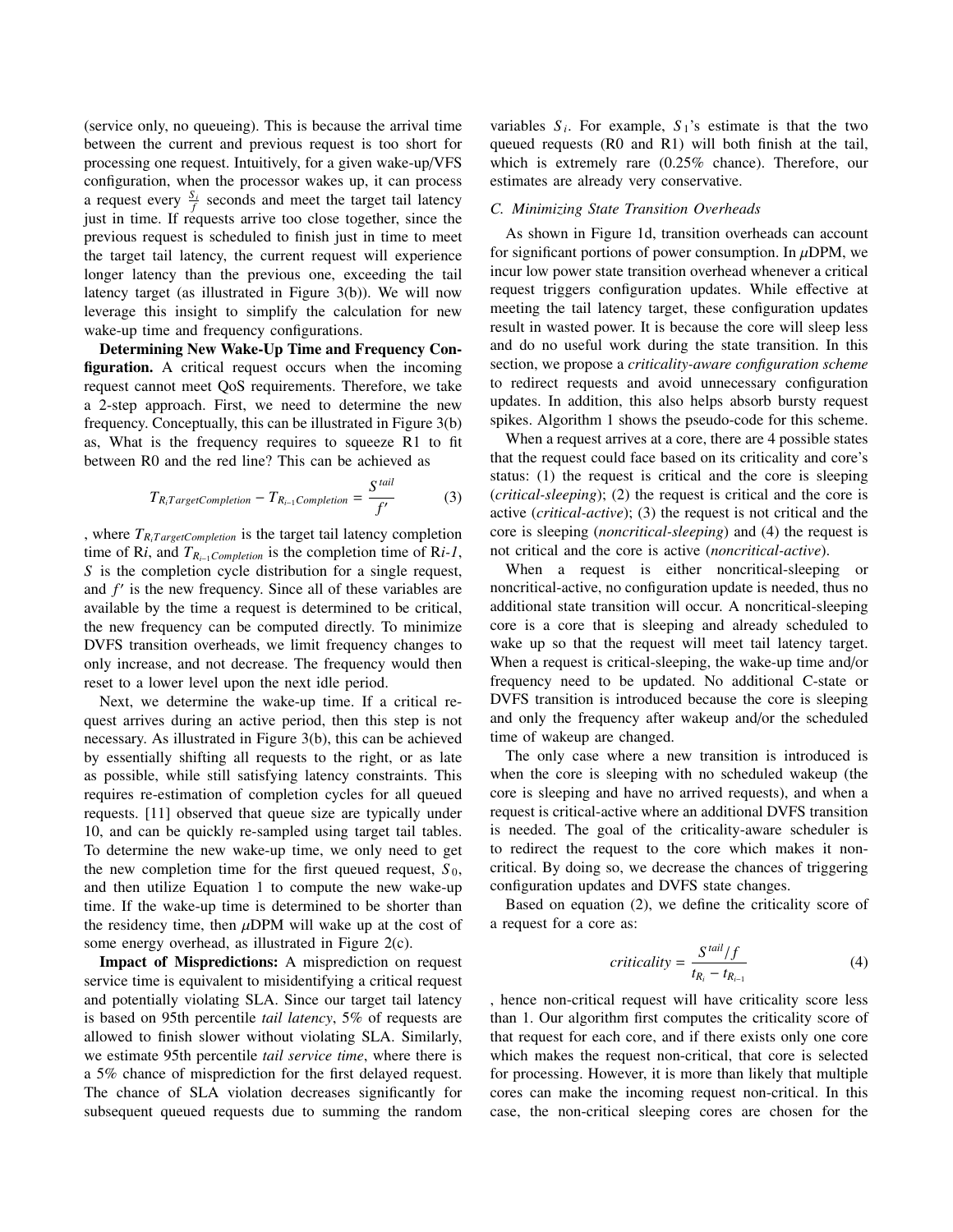request to avoid the possibilities for future DVFS transition. If multiple cores are still candidates, we select the core which will process a request with the lowest *extra energy*.

The energy consumption for a given configuration (wakeup time *W* and frequency *f*) is:

$$
E(W, f) = (W - T_{sleep}) P_{idle} + (T_{sleep} + T_{wake})
$$
  

$$
P_{max} + T_{dvf s} P_{dvf s} + \left(\frac{S_i}{f}\right) P_f
$$
 (5)

The first term in equation (5) is the idle period energy with the idle power  $P_{idle}$  and sleep transition time  $T_{sleep}$ . The second term is the transition energy overhead of going into and out of sleep mode. The third term is the DVFS transition energy, and the last term is the active period energy consumption with the estimated completion time of the last queued request,  $S_i/f$ , multiplied by the active power  $P_f$ . Note that we assume the idle period started at  $t = 0$ . If a core candidate is already active, then the transition terms will be 0. On the other hand, there are some cases that no core can make the request non-critical, then we favor mapping the request to the core where it initially arrived.

Another benefit brought from our criticality-aware scheduler is to mitigate bursty requests. When a burst of requests arrives, especially during prolonged sleep periods, most of the requests will be identified as critical. Our scheduler will attempt to schedule them to cores that make them "noncritical", resolving burstiness. From algorithm 1, we can see that the overhead of the criticality-aware scheduler is linear to the number of cores in the processor. In our experiment, this overhead is less than  $2 \mu s$  and is considered as part of the request service time.

 $\mu$ DPM Implementation:  $\mu$ DPM simply requires the performance models detailed previously. In order to derive and calculate service time distributions, we make use of

| Algorithm 1: Criticality-aware scheduling                                         |  |  |  |  |
|-----------------------------------------------------------------------------------|--|--|--|--|
| 1: non critical cores = $\phi$ , non critical sleep cores = $\phi$                |  |  |  |  |
| 2: for each core do                                                               |  |  |  |  |
| compute $corei$ 's criticality<br>3:                                              |  |  |  |  |
| <b>if</b> criticality $\leq 1$ <b>then</b><br>4:                                  |  |  |  |  |
| 5:<br>non critical cores $\leftarrow$ non critical cores $\cup$ core <sub>i</sub> |  |  |  |  |
| if $core_i$ is sleeping then<br>6:                                                |  |  |  |  |
| non critical sleep cores $\leftarrow$<br>7:                                       |  |  |  |  |
| non critical sleep cores $\cup$ core <sub>i</sub>                                 |  |  |  |  |
| end if<br>8:                                                                      |  |  |  |  |
| end if<br>g.                                                                      |  |  |  |  |
| 10: end for                                                                       |  |  |  |  |
| 11: <b>if</b> non critical cores $\neq \phi$ then                                 |  |  |  |  |
| <b>if</b> non critical sleep cores $\neq \phi$ then<br>12:                        |  |  |  |  |
| return min (extra energy) in non critical sleep cores<br>13:                      |  |  |  |  |
| $14:$ else                                                                        |  |  |  |  |
| 15:<br><b>return</b> min(extra energy) in non critical cores                      |  |  |  |  |
| $16:$ end if                                                                      |  |  |  |  |
| $17:$ else                                                                        |  |  |  |  |
| <b>return</b> <i>min</i> ( <i>extra energy</i> ) in all cores<br>18:              |  |  |  |  |
| $19:$ end if                                                                      |  |  |  |  |

precomputed target tail tables [11]. Prior work has shown that these tables can be periodically updated every 100ms with only 0.2% overhead. Since we assume per-core DVFS and per-core sleep state, we require a  $\mu$ DPM implementation within every core. Due to the frequency of resampling service time distribution, target tail tables are load sensative and are able to capture high-variability unknowns such as interference effects from co-location or multi-core interference on shared resources. In addition, these target tail tables can be incorporated into processor's PCU to calculate wake-up time and frequency state directly.

To detect critical request, we showed previously that we only need to keep track of the previous incoming request's timestamp and the service time of the new request. In addition, to calculate wake-up time in Equation (1) and frequency in Equation (3) only requires simple arithmetic computations once the service time has been determined by the precomputed target tail tables. To support request redirection for criticality-aware scheduling, we require either software-level support through the request handling stack (network, or asynchronous event libraries such as libevent), or through hardware support with SmartNICs, where the scheduling is offloaded to the NIC interface.

# IV. EVALUATION

We evaluate  $\mu$ DPM using an in-house simulator with various latency-critical data center workloads representative of common microservices. Our simulator is a framework for stochastic discrete-time simulation of a generalized system driven by empirical profiles of a target workload (based on BigHouse [30]). Empirical inter-arrival and service distributions are collected from measurements of real systems at fine time-granularity. Using these distributions, synthetic arrival/service traces are generated and fed to a discreteevent simulation that models the server's active and idle lowpower modes. Latency measures (e.g., tail response latency) are obtained by logging the start and finish time of each request. Similarly, energy measures are obtained through the weighted sum of the duration of idle, busy and transition periods with their corresponding power consumption. Similar to previous works [11, 13, 14, 24, 41], we focus on CPU power which is the single largest contributor to server power.

The power consumption at each processor C-state and frequency step is collected from measurements of real systems and is shown in Table I. Also, the uncore power (LLC and some peripheral circuit) is measured as 10W. We model a 12 core server, similar to our experimental server. Our processor can support frequency from 1.2GHz to 2.7GHz. At peak, our processor consumes 45W overall and 18W at active idle. Unless otherwise stated, we use  $10 \mu s$  as DVFS transition time, respectively. As mentioned previously, we use a  $10\mu s$ DVFS transition time as many prior works have empirically observed DVFS transition times between  $6-70\mu s$  [33-37], even with fast on-chip integrated voltage regulators.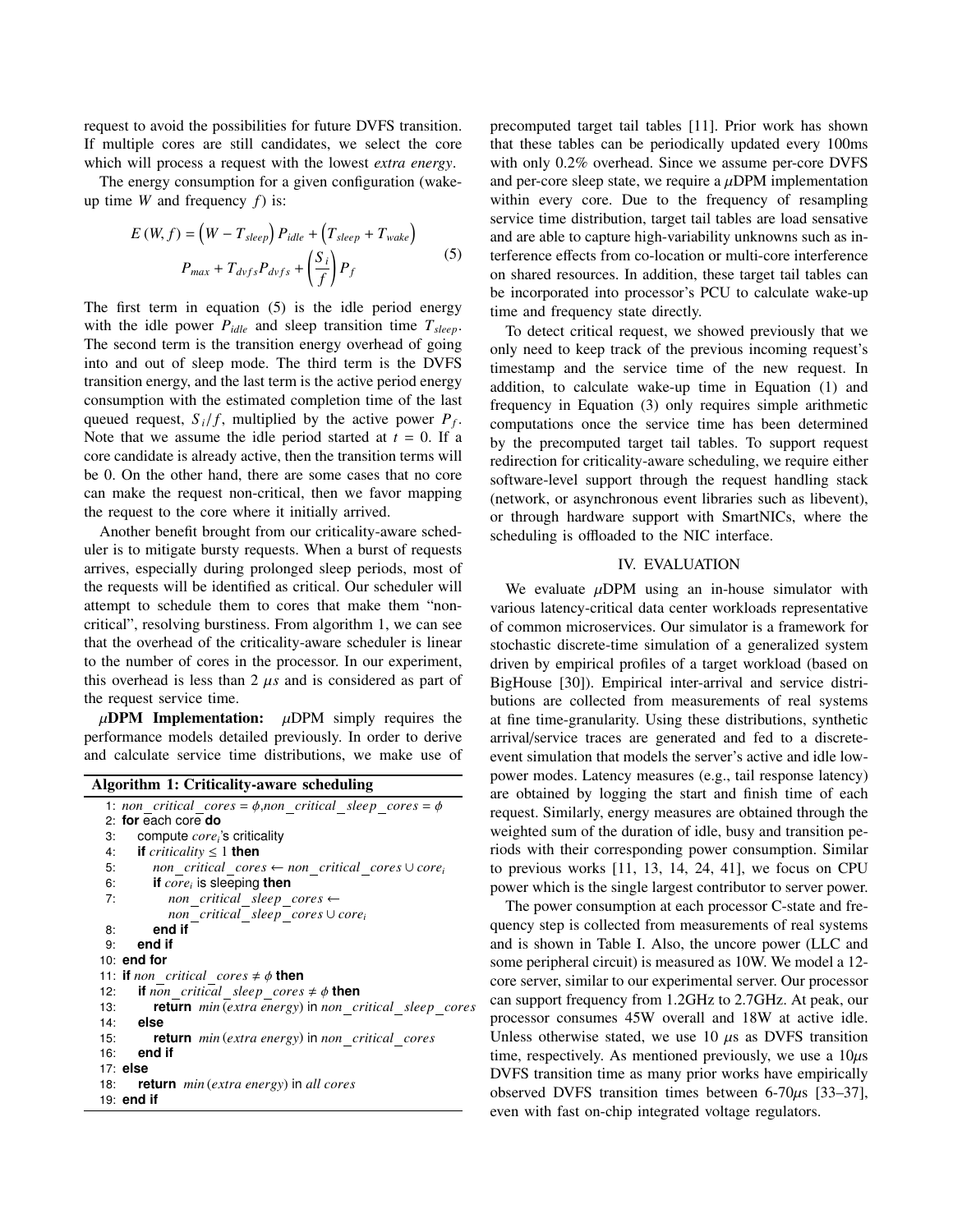

Figure 4: Prototype  $\mu$ DPM is able to close the latency gap and achieve lower power compared to Baseline.

Deep sleep states (C6) flushes and power gates local L1 and L2 caches, and can incur longer transitions into sleep and performance overheads due cold misses on wake up [42]. We use 89  $\mu$ s as sleep state transition time, and conservatively double this value when entering sleep to account for cache flushing. To model cold miss penalty, we add an additional  $25\mu s$  to the service time of the first request that arrives during idle [42]. We also conservatively estimate maximum power usage during sleep transition events.

#### *A. Proof-of-concept Validation*

We constructed a proof-of-concept, implemented with a combination of user-space and kernel-space modifications, to demonstrate the feasibility  $\mu$ DPM. The server has dual Intel Xeon-E5 12-core processors, with 136GB memory. In our experiments, Hyperthreading and Turbo Boost are disabled. The details of each sleep state and frequency were provided previously. The Baseline configuration uses the default Linux Menu idle governor and DVFS handled by intel pstate driver.

 $\mu$ DPM consists of aggressive deep sleep, request delaying, and coordinated DVFS. To implement aggressive deep sleep we modified the Linux idle driver to go straight into C6. Due to a lack of per-core DVFS in our processor, we set the frequency at maximum. Therefore, the results presented in our prototype is conservative. Request delaying is handled through libevent, an asynchronous event handling library.

For our prototype, we implement  $\mu$ DPM with Memcached [43, 44], which we observed to have the shortest service time and shortest tail latency target (Table 2). We use two multicore servers, one client and one request processing server. The client server establishes multiple TCP connections with the server, emulating multiple clients. The inter-request time distribution for each client is exponential and is scaled to see the impact of different traffic loads.

We run Memcached [43] across 12 threads, with a fixed one-to-one thread-to-core mapping to avoid run-to-run variance caused by the Linux thread scheduler [45]. We separate the original worker thread into two threads: a scheduler thread and request processing thread. The scheduler thread consists of the libevent wrapper and the criticality-aware scheduler, to also help queue and direct requests. In the request processing thread, we run the  $\mu$ DPM performance models to monitor the queues and determine wake up time and frequency configurations. The request processing thread



has the ability to directly handle DVFS by directly writing to MSRs. All scheduler threads are running on one core mapped to the second processor.

Figure 4 presents the result of our proof-of-concept.  $\mu$ DPMis highly effective at closing the latency slack, even with the target tail latency as short as  $150 \mu s$  and without the use of DVFS. Furthermore, at low loads where idleness exists,  $\mu$ DPM is able to save a significant amount of power using only sleep states without violating sub-millisecond tail latency constraints. At low utilization,  $\mu$ DPM can reduce power consumption by 18% of the peak power, with an almost linear energy proportionality profile.

Simulator Validation: In addition, we validated our simulation infrastructure against our prototype as shown in Figure 5. In this figure, we ran Memcached with our prototype server with Hyperthreading and Turboboost disabled. We ran Memcached across a range of loads in order to verify that our simulator's power and performance model agrees with a real system. The latency figure, which plots the tail latency of the Baseline machine configuration, and the power figure clearly demonstrates that our simulation model agrees well with the actual behavior of the prototype system.

#### *B. Workloads*

Typical web application may consist of front-end web server (e.g. Apache, NGINX), business logic (e.g. accounts, catalog, inventory, ordering), databases or data stores (e.g. Memcached, MongoDB, Redis), or specialized functionalities, such as search engines and recommendation systems. We select four different latency-critical workloads that are representative of typical backend microservices.

Table II gives the workload characteristics of four applications we use in our evaluation. Throughout this paper, we define the tail latency at the 95<sup>th</sup> percentile and the target tail latency (SLA) as the tail latency of the applications running at medium load without applying any power management (similar to [11]). The service time was discussed in depth in section II. We later show the result of varying target tail latency and the effect on power savings in section IV-C.

|  | Table II: Workload characteristics. |
|--|-------------------------------------|
|  |                                     |

| Name                 | Avg.<br>Service<br>Time | <b>Tail Service</b><br>Time | Target Tail<br>Latency |
|----------------------|-------------------------|-----------------------------|------------------------|
| Memcached [43, 44]   | $30\mu s$               | $33\mu s$                   | $150\mu s$             |
| SPEC $ibb$ [8, 11]   | $65\mu s$               | $78\mu s$                   | $800\mu s$             |
| Masstree [8, 11, 46] | $246\mu s$              | $250\mu s$                  | $1100\mu s$            |
| Xapian [8, 11]       | $431\mu s$              | $1200\mu s$                 | $2100\mu s$            |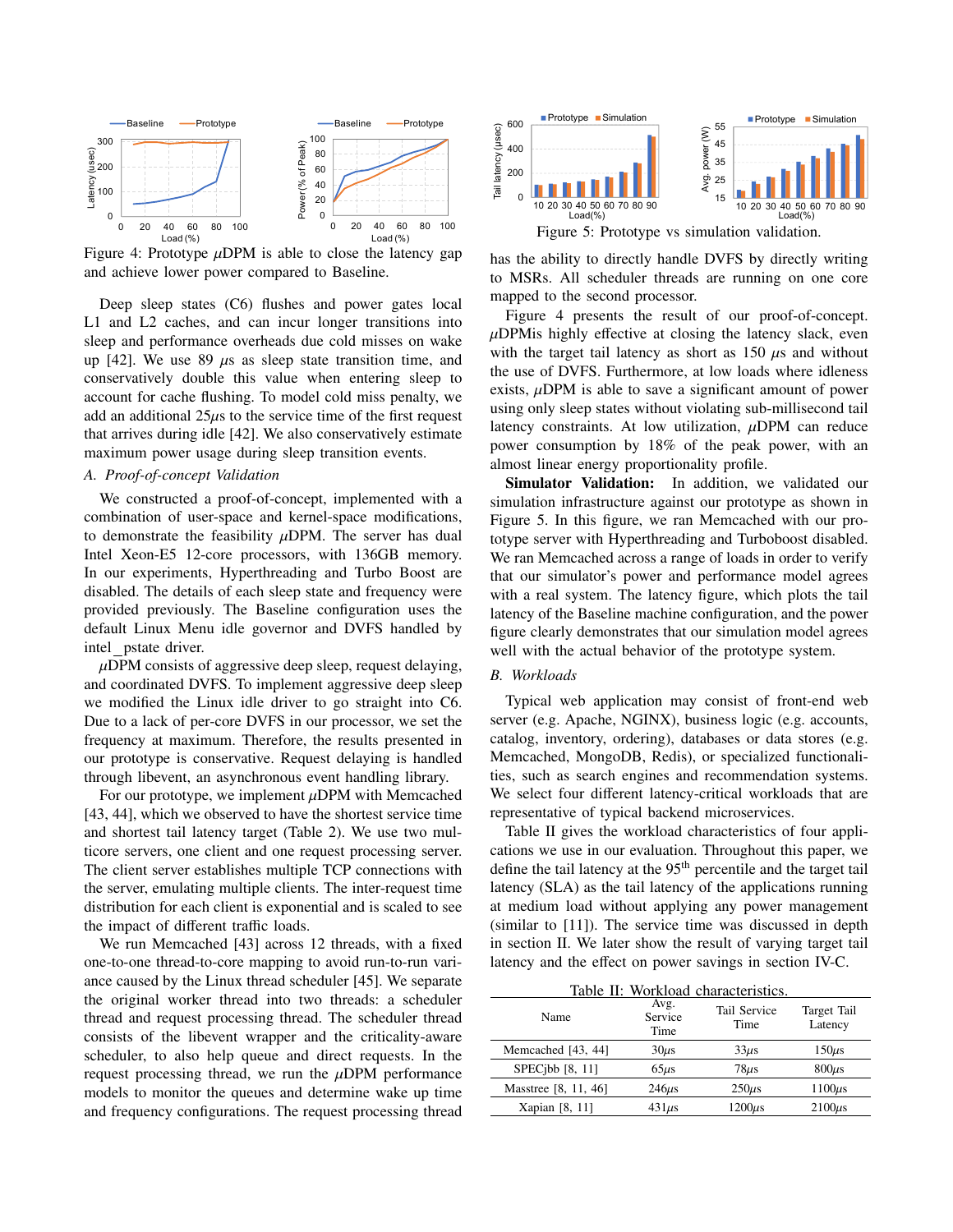

Memcached and Masstree: We evaluate a common inmemory key-value store used in many production data centers, such as Google, Facebook and Twitter. Due to the simple computational requirements, key-value stores involve significantly less processing time per request (tens of microseconds). Because of this, key-value store has even tighter tail latency constraints, typically on the order of hundreds of microseconds. Key-value store adds to our analysis an example of an ultra-low latency workload. We captured traces (request arrivals and service time) from a real server running *Memcached*. In addition, we use a different service time distribution from *Masstree* [46] provided in [8, 11].

SPECjbb: Business logic makes up a large component of many large-scale web applications such as e-commerce. These business logic can include various functionality such as sales, inventory, and customer management. We evaluate SPECjbb [47], a Java middleware benchmark that simulates supermarket company with various microservices covering the services of supermarkets, suppliers, and headquarters.

Search: We evaluate the query serving portion of a production web search service. Search requires thousands of leaf nodes all running in parallel in order to meet the stringent tail latency constraints. In search, most of the processing is in the leaf nodes and account for the vast majority of nodes in a search cluster, and are responsible for an overwhelming fraction of power consumed[5, 48, 49]. We use the service distributions of *Xapian*, provided in [8, 11] as a representative search algorithm.

#### *C. Results*

We compare our results with three state-of-the-art power management schemes: Rubik [11] (VFS-only scheme), DynSleep [24] (sleep-only schemes), and SleepScale [22] (sleep+VFS scheme). The results of Rubik are representative of other DVFS-only schemes, such as Pegasus and TimeTrader [13, 23]. We model an optimistic Rubik design that sets the maximum frequency as the nominal frequency. SleepScale combines both Sleep state and DVFS selection. SleepScale requires long computation time for its simulation-based prediction scheme, and therefore calculates Sleep and DVFS selection after every 1 second epoch [22]. For DynSleep we set the frequency at maximum and always enters C6 deep sleep state upon encountering an idle period. DynSleep is representative of other Deep Sleep techniques, such as PowerNap [6] and DreamWeaver [18], but outperforms both due to its ability to harness per-core level idleness instead of socket-level (full-system) idleness. In addition, we also show the results for the "Optimum" scheme which has no transition overheads and operates as follows: the core will enter the deepest sleep state when idle and wake up instantly as soon as the request arrives, similar to DynSleep. During request processing, DVFS configuration is adjusted at each request arrival instance, similar to Rubik. The idealized optimum scheme serves as an upper bound of energy saving.

We consider processor level energy consumption, which includes both core and uncore power. For energy saving results, all schemes are compared with the default baseline scheme, where all CPU cores are operated under maximum frequency, and uses the Linux menu governor [32] to choose the C-state during the idle periods. We also use the Linux menu governor for C-state selection for Rubik.

Energy Savings: In figure 1d, we gave the energy consumption breakdowns and show that  $\mu$ DPM can effectively reduce busy and idle power, and the state transition power.  $\mu$ DPM only incurs a 3% energy overhead for transition. Here, we give the sensitivity studies of the energy saving on different traffic loads and applications. Figure 6 reports the energy saving results for four different applications across different CPU loads. The CPU loads are adjusted by scaling the inter-arrival time of requests.

Across all workloads,  $\mu$ DPM provides significantly more energy savings. Typically,  $\mu$ DPM is within 2-3% of the Optimum scheme, except for Memcached, which exhibits the shortest service times. Here, transition time overheads begin to dominate and  $\mu$ DPM starts to fall behind Optimum. Nevertheless,  $\mu$ DPM still provides  $\sim$ 2x energy savings compared to all other schemes.

Another noteworthy trend is that at high utilization, most schemes are not able to provide any power savings at all because the utilization exceeds the utilization that the target tail latency was set. However, in some cases, like in SPECjbb, Masstree and Xapian,  $\mu$ DPM is still able to squeeze out modest energy savings where all other DPM fails. These results demonstrate that request delaying and sleep states are the key to saving power at high utilization with sub-millisecond latency constraints.

For extremely low latency workloads, such as *Memcached*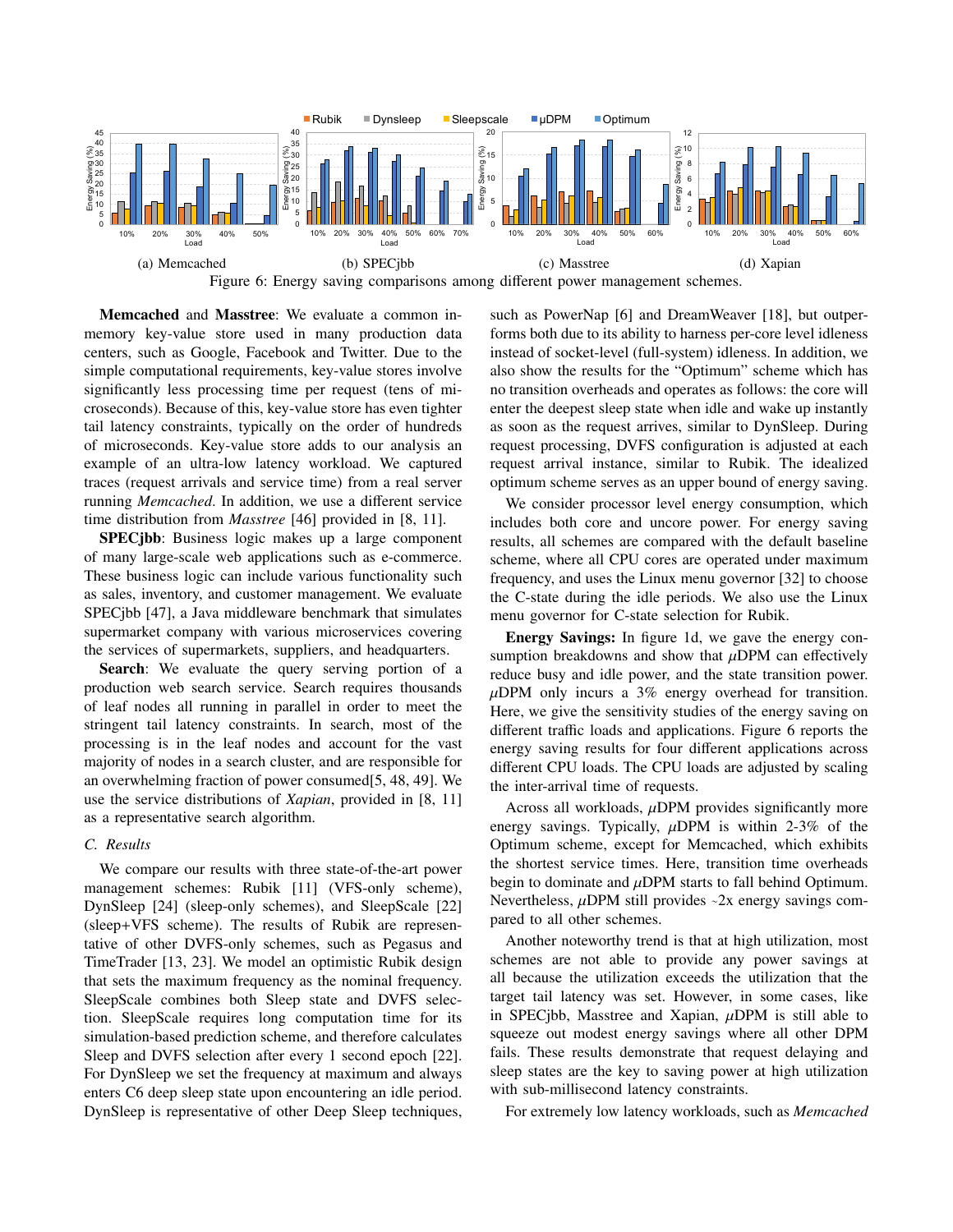and *SPECjbb*, the major energy inefficiency is the idle period energy consumption as demonstrated earlier in this paper. Therefore, sleep-based techniques provide better energy savings than DVFS-based techniques. SleepScale achieves good energy saving by selecting the best C-state and DVFS pair through design space exploration. However, because of the short natural idle periods, cores can only enter shallow sleep states during the short idle periods. Therefore, significant energy saving can be achieved by delaying request processing to create longer idle periods, as in the case of DynSleep. With  $\mu$ DPM, we can achieve up to 26% energy saving for *Memcached* and 32% for *SPECjbb*, compared with the next best technique, DynSleep, at 12% and 18%, respectively.

For applications with relatively higher request processing time (*Masstree* and *Xapian*), the achieved energy savings are relatively lower as the baseline scheme is also able to take advantage of longer natural idle periods and enter deep sleep states. All existing schemes perform similar in terms of energy saving. DynSleep provides only moderate energy saving. Longer processing time means longer nature idleness, and further prolonging these idle periods will only give marginal return in energy saving. SleepScale typically outperforms all other schemes, except for  $\mu$ DPM, because it chooses the C-state and DVFS configuration with lowest power by exploring the entire C-state and DVFS's design space. Longer idle periods here allows SleepScale to naturally enter deeper sleep states.  $\mu$ DPM achieve up to 17% energy saving for *Masstree* and 8% for *Xapian*, compared with the next best technique, at 8% and 5%, respectively.

Contrary to existing assumptions that sleep states cannot be used in latency-critical workloads [11, 13, 23], *these results demonstrate the need to coordinate delay request processing, sleep and DVFS power management with microsecond latency constraints.*

Reducing State Transition Overhead: Figure 7 shows the normalized state transition count with our criticalityawareness algorithm. The results are normalized to the sum of C-state and DVFS transition counts in  $\mu$ DPM without criticality-



Figure 7: State transition reduction with criticality-awareness.

awareness scheduling. We can see that criticality-awareness effectively reduces the C-state and DVFS transition overhead to less than 20% of the baseline  $\mu$ DPM. For all applications, at low load, the majority overhead reduction is for DVFS, and at high load, for C-state. At low load, it is easier to find the sleeping core which makes requests non-critical. As a result, more DVFS transition is avoided. On the other hand, it is harder to find cores that can make requests non-critical at high load, hence criticality-awareness will try to avoid C-state transition since it has higher power overheads.



Figure 8: Tail latency under varying traffic load.



Responsiveness to Load Changes:  $\mu$ DPM's design also allows it to respond instantaneously to sudden changes in input load. Since wake-up time and frequency are updated at every critical request arrival,  $\mu$ DPM reacts to the changes in the inter-request arrival time immediately (Rubik and DynSleep have similar behavior). Figure 8 shows how µDPM responds to sudden load change with *Masstree*. We compare with SleepScale using a 60s epoch as in [22]. The input load trace is shown on the right, which we gather from our institution's data center. The target tail latency is defined as the tail latency under maximum load (80%) from the trace. The 95<sup>th</sup> percentile latency for SleepScale and  $\mu$ DPM, sampled every 1 second, is shown in the left. First, we can see that SleepScale cannot close the latency gap under low load and cannot always satisfy the target tail latency; due to its history-based prediction, it can not react to sudden load changes, resulting in multiple target tail latency violations.  $\mu$ DPM is able to achieve stable tail latencies under all loads. At low load,  $\mu$ DPM delay requests and wake up the core later, processing requests at a lower rate, and achieve tail latency close to the latency bound while saving additional power. Also, it adapts quickly to sudden load changes and burst, through criticality-aware scheduling which can absorb bursts through scheduling to cores with least criticality.

Sensitivity to Tail Latency Constraint: In data centers, the target tail latency is usually defined at the peak load. Previously, we assumed that the SLA is set at 50% load. However, there might be some cases that the peak load is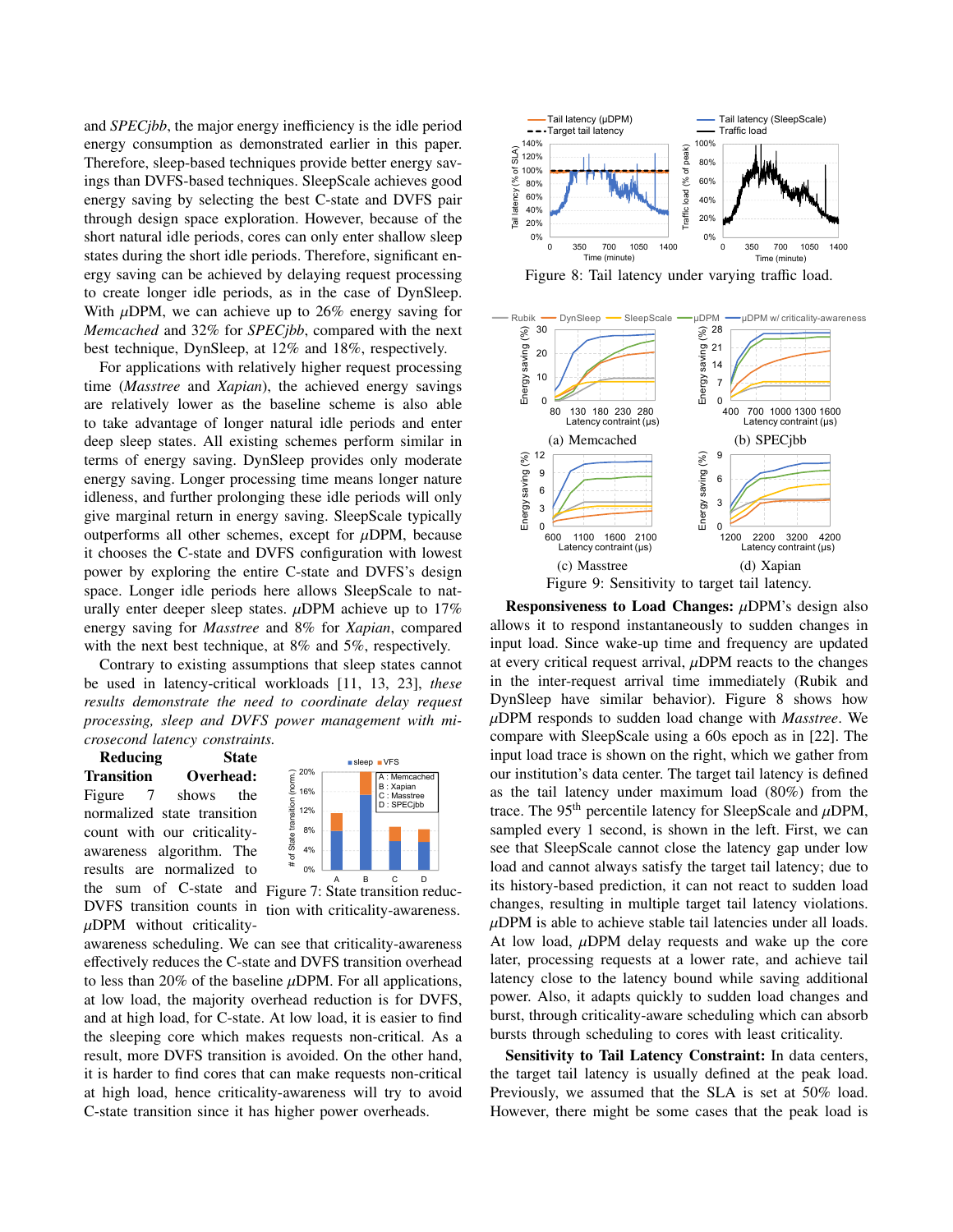

Figure 10: Sensitivity to transition time.

different. Figure 9 shows the energy savings with different tail latency constraints. The x-axis is the latency constraint for each application, and the y-axis is the energy savings achieved for that target tail latency constraint. As expected, energy savings generally decreases as the SLA gets tighter in all four applications and all schemes. The rate of this decrease is highly related to the application characteristics. For Memcached, the energy saving quickly drops to 0 as latency constraint decreases under all schemes, except  $\mu$ DPM with criticality-awareness because the latency slacks become smaller than the resident time of deep sleep state and the DVFS transition latency. We achieve better energy saving as latency constraint decreases due to the coordination request delaying and request rescheduling among cores. For other workloads, the energy savings are more resistant to the latency constraint because of the relatively larger latency slack.  $\mu$ DPM consistently outperforms all other schemes in four applications and all latency constraint levels. µ*DPM consistently outperforms all other schemes by saving power over 3x in Masstree, and 2x in SPECjbb and Xapian*.

#### V. DISCUSSION AND CONCLUSION

*Need for faster DVFS and sleep transition.* The challenges presented by microsecond service times also motivates the need for faster low power state transitions to take advantage of shorter idle periods and shorter service times. For example, faster DVFS transitions would require improvements to integrated voltage/frequency regulators [33], and faster sleep states can be achieved through integration of non-volatile memory components [50, 51].

Even with the introduction of faster low power state transition, careful coordination of DPM is still required. In Figure 10, we characterize how improved DVFS and sleep transition impacts the effectiveness of  $\mu$ DPM. We present results for *Memcached* at 10% load. For comparison, we present the results for Rubik, in Figure 10 (right). Even with idealized  $0\mu s$  transition time,  $\mu$ DPM outperforms Rubik due to the added benefits of coordinating deep sleep and request delaying. Since  $\mu$ DPM determines the configuration considering both sleep and DVFS transition overheads, it will dynamically balance the use of each scheme. With higher state transition overheads, criticality-awareness sees clear benefits by reducing state changes. This enables  $\mu$ DPM to be more resistant to state transition overhead changes.

*Opportunities from microservice chains.* For microservice applications, end-to-end latency typically involves a chain of individual microservices [52]. There holds significant promise in coordinating latency slack for power savings across microservice chains [52–54]. We hope  $\mu$ DPM can form the foundation for future work that borrow latency slack from other microservices.

*Attack of the Killer Microseconds.* With the emergence of microservice software architectures and low-latency I/O devices (e.g. NVM storage, faster data center networking), the "killer microsecond" presents challenges across the entire data center stack. Recent works have tackled the challenges of thread scheduling for microsecond applications [55, 56] and hiding microsecond device access latency [3]. Concurrent to our work, Duplexity [57] seeks to improve server utilization and efficiency in the face microsecondscale stalls. Our work hopes to contribute to the foundation of this emerging problem space by highlighting the challenges and opportunity for dynamic power management in the "killer microsecond" era.

#### ACKNOWLEDGMENT

The authors would like to thank the anonymous reviewers for their invaluable comments and suggestions. This work is partly supported by NSF grant CCF-1815643, California Energy Commission grant EPC-16-030, and the University of California, Riverside.

#### **REFERENCES**

- [1] D. Namiot and M. Sneps-Sneppe, "On micro-services architecture," *International Journal of Open Information Technologies*, vol. 2, no. 9, 2014.
- [2] L. Barroso, M. Marty, D. Patterson, and P. Ranganathan, "Attack of the killer microseconds," *Commun. ACM*, vol. 60, no. 4, pp. 48–54, Mar. 2017.
- [3] S. Cho, A. Suresh, T. Palit, M. Ferdman, and N. Honarmand, "Taming the killer microsecond," in *IEEE*/*ACM International Symposium on Microarchitecture (MICRO)*, 2018.
- [4] S. Kanev, J. P. Darago, K. Hazelwood, P. Ranganathan, T. Moseley, G.-Y. Wei, and D. Brooks, "Profiling a warehouse-scale computer," in *International Symposium on Computer Architecture (ISCA)*, 2015.
- [5] L. A. Barroso, J. Dean, and U. Holzle, "Web search for a planet: The google cluster architecture," *IEEE micro*, vol. 23, no. 2, pp. 22–28, 2003.
- [6] D. Meisner, B. T. Gold, and T. F. Wenisch, "Powernap: Eliminating server idle power," in *Intl. Conference on Architectural Support for Programming Languages and Operating Systems (ASPLOS)*, 2009.
- [7] C. Delimitrou and C. Kozyrakis, "Quasar: Resource-efficient and qosaware cluster management," in *International Conference on Architectural Support for Programming Languages and Operating Systems (ASPLOS)*, 2014.
- [8] H. Kasture and D. Sanchez, "Ubik: Efficient cache sharing with strict qos for latency-critical workloads," in *International Conference on Architectural Support for Programming Languages and Operating Systems (ASPLOS)*, 2014.
- [9] J. Mars, L. Tang, R. Hundt, K. Skadron, and M. L. Soffa, "Bubble-up: Increasing utilization in modern warehouse scale computers via sensible co-locations," in *International Symposium on Microarchitecture (MICRO)*, 2011.
- [10] H. Yang, A. Breslow, J. Mars, and L. Tang, "Bubble-flux: Precise online qos management for increased utilization in warehouse scale computers," in *International Symposium on Computer Architecture (ISCA)*, 2013.
- [11] H. Kasture, D. B. Bartolini, N. Beckmann, and D. Sanchez, "Rubik: Fast analytical power management for latency-critical systems," in *International Symposium on Microarchitecture (MICRO)*, 2015.